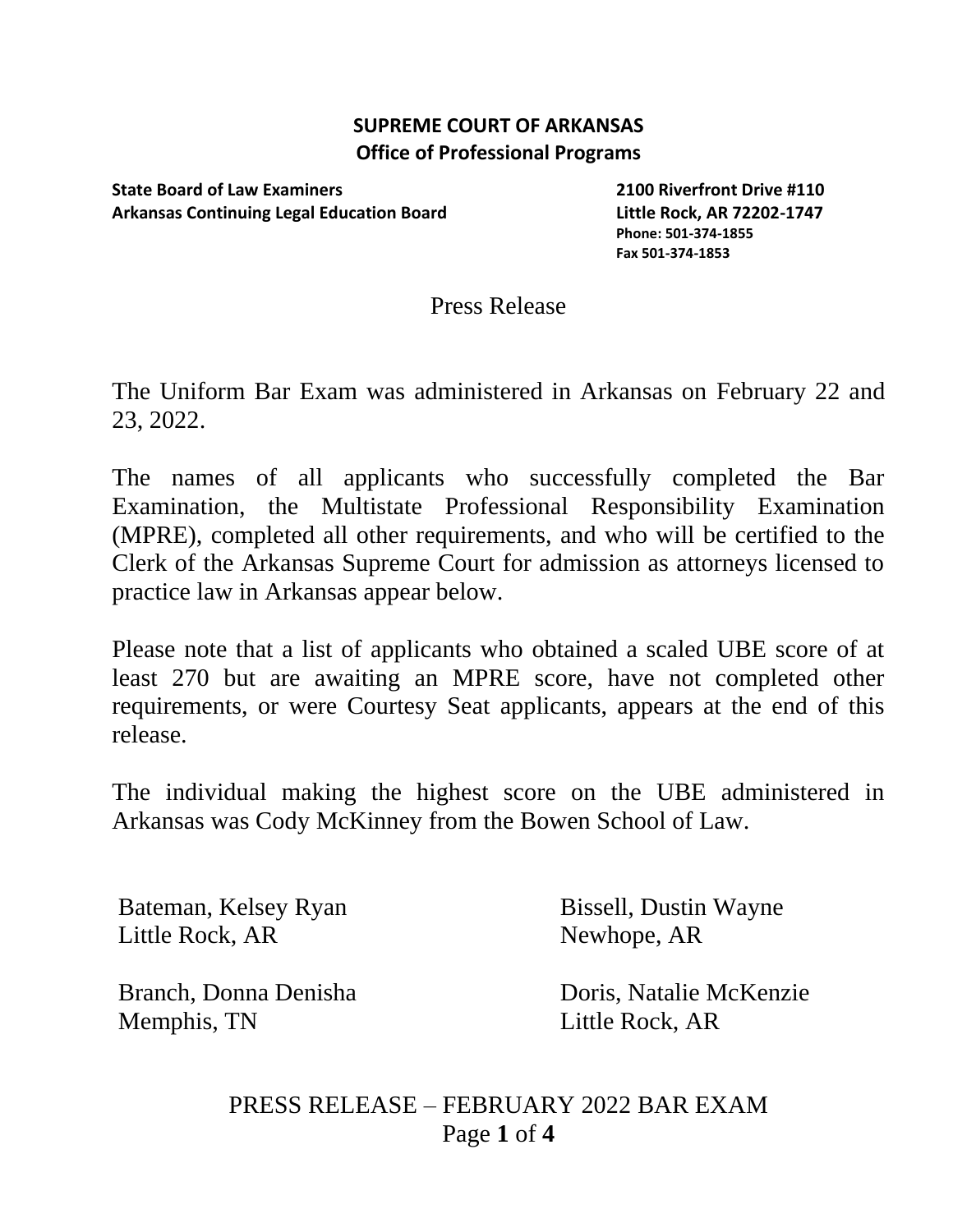Butler, Kara Marie Casey, Seth Lynn Fayetteville, AR Jonesboro, AR

Hardy, AR Little Rock, AR

Van Buren, AR Conway, AR

Denker, Alexander Carlton Dillard, Derick Michael Royal, AR Lowell, AR

Little Rock, AR Little Rock, AR

Fayetteville, AR Houston, TX

Grellner, Garrett Austin Hall, Jessica Leigh North Little Rock, AR Little Rock, AR

Fayetteville, AR Little Rock, AR

Housley, Austin Hamilton Iacobacci, Nicholas Dover, AR Little Rock, AR

Springdale, AR Van Buren, AR

Clay-Thomas, Amy Renee Coleman, Kalen Matthew

Criswell, Benjamin Renfro Demailly, Catherine Emilie

Dorsey, Laura Drew Elliott, Tyler Raye

Ford, Sydney Devin Gardner, Idonia Laverne

Hannah, Jackson Todd Harris, Brett Michael

 Lai, Hung-Lin Lautigar, Linda Louise Edmond, OK Fairfield Bay, AR

Lipscomb, Annie Kate Mangandi, Jacqueline

PRESS RELEASE – FEBRUARY 2022 BAR EXAM Page **2** of **4**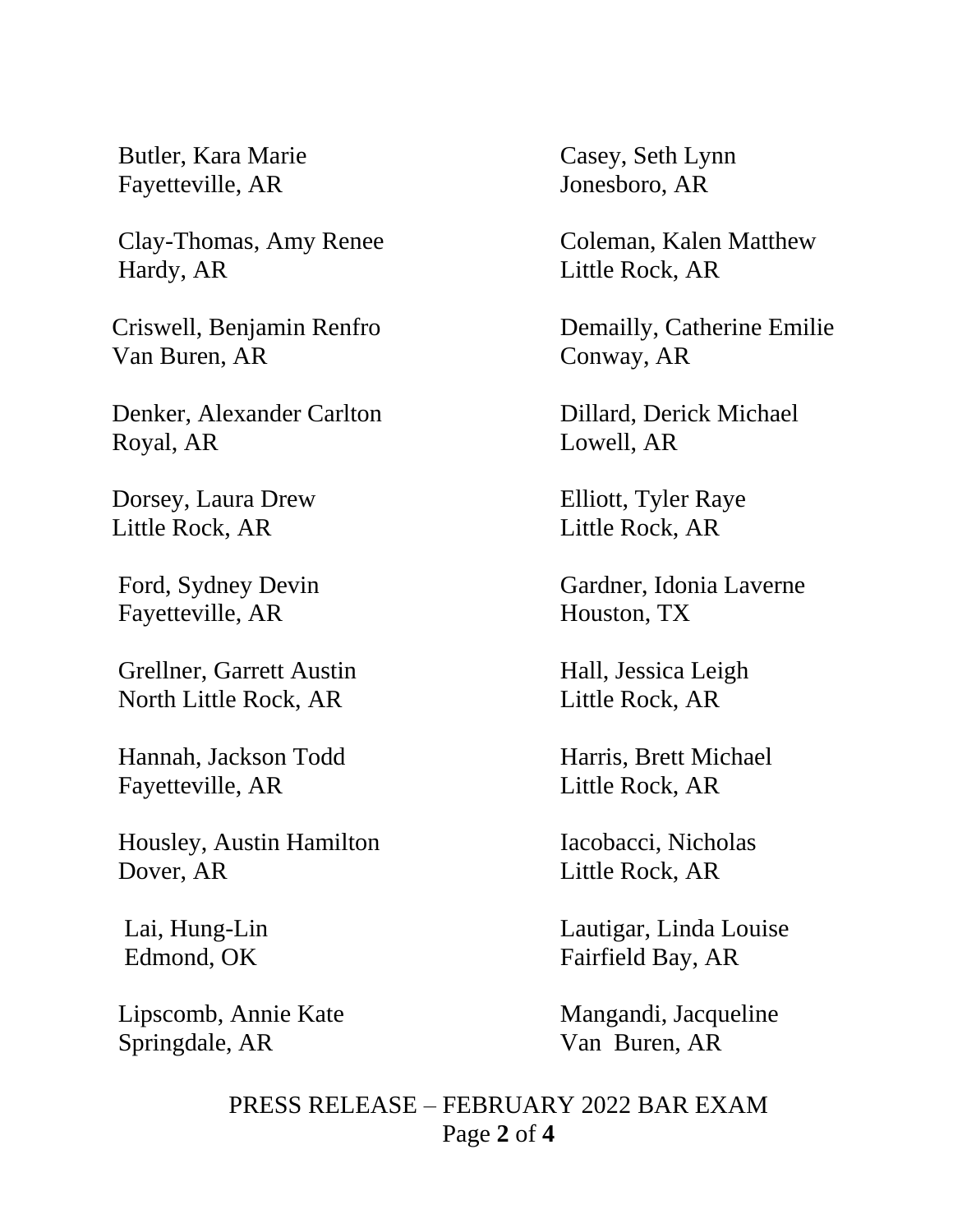Little Rock, AR Little Rock, AR

Little Rock, AR Centerton, AR

Morrow, Shelby Theresa-Gail Mothershed, LaDonnia Little Rock, AR Sherwood, AR

Onishenko, Bethany Dawn Parker, Shannon Renee Rogers, AR Jacksonville, AR

Little Rock, AR Little Rock, AR

Frisco, TX Greenwood, AR

Little Rock, AR Surprise, AZ

Williamson, Amanda Nicole Wilson, James Anthony Little Rock, AR North Little Rock, AR

McCain, Nelson Foster McCracken, Barrett Ryan

McKinney, Cody Alan Moorehead, Leland Michael

Pickell, John Ashton Robinson-Lister, Zoe Deb

Rogers, Cody Neil Smith, Amber Lynn

Thach, Jiajing Turner, Caroline Elise Oxford, MS Fayetteville, AR

Ward, Debra Yvette Wilkins, Jay David

PRESS RELEASE – FEBRUARY 2022 BAR EXAM Page **3** of **4**